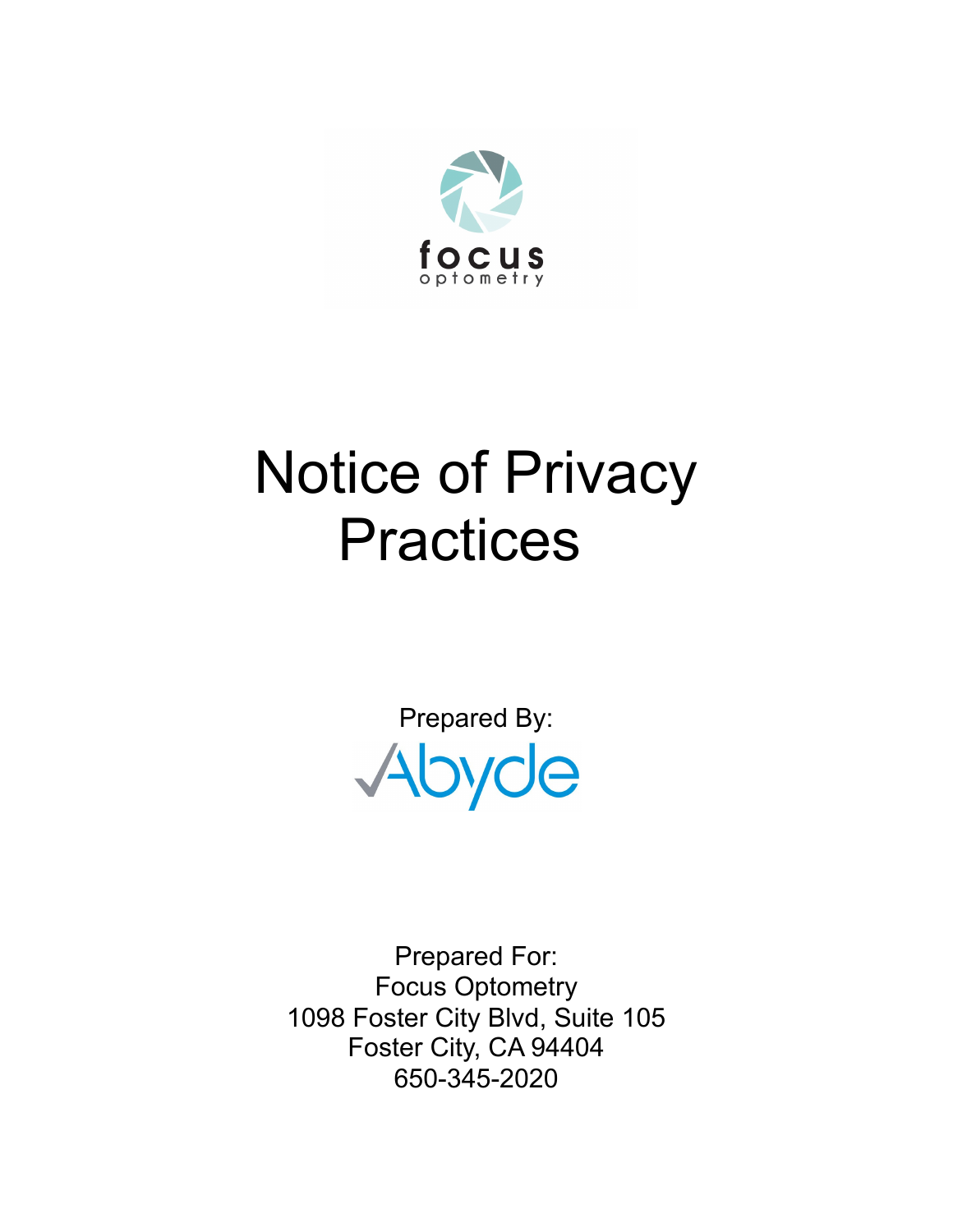# **Notice of Privacy Practices**

Effective 2020

# **Your Information. Your Rights. Our Responsibilities.**

This notice describes how medical information about you may be used and disclosed and how you can get access to this information. Please review it carefully.

# **Your Rights**

When it comes to your health information, you have certain rights. This section explains your rights and some of our responsibilities to help you.

#### **Get an electronic or paper copy of your medical record**

- You can ask to see or get an electronic or paper copy of your medical record and other health information we have about you. Ask us how to do this.
- We will provide a copy or a summary of your health information, usually within 30 days of your request. We may charge a reasonable, cost-based fee.

#### **Ask us to correct your medical record**

- You can ask us to correct health information about you that you think is incorrect or incomplete. Ask us how to do this.
- We may say "no" to your request, but we'll tell you why in writing within 60 days.

#### **Request confidential communications**

- You can ask us to contact you in a specific way (for example, home or office phone) or to send mail to a different address.
- We will say "yes" to all reasonable requests.

#### **Ask us to limit what we use or share**

 You can ask us not to use or share certain health information for treatment, payment, or our operations. We are not required to agree to your request, and we may say "no" if it would affect your care.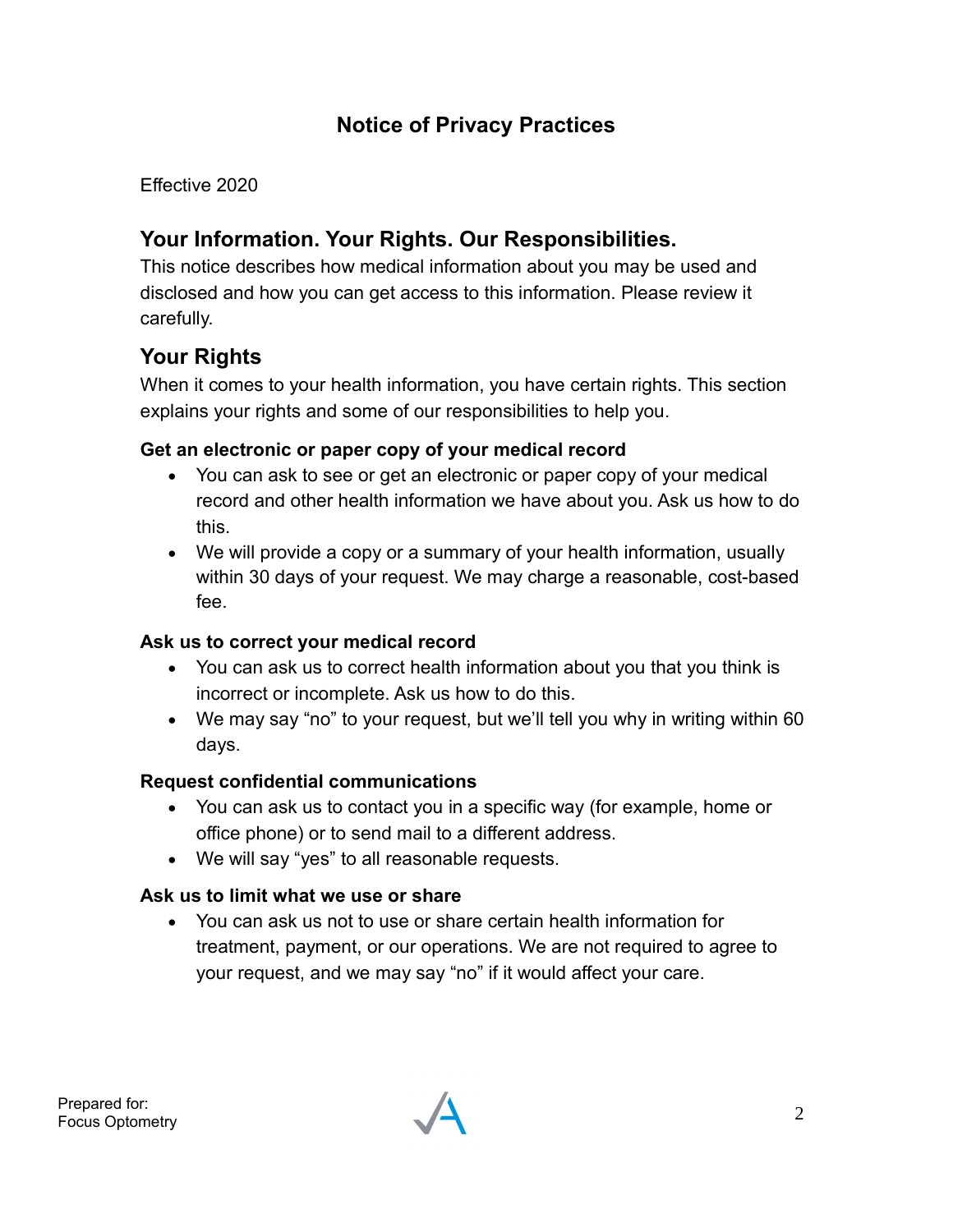• If you pay for a service or health care item out-of-pocket in full, you can ask us not to share that information for the purpose of payment or our operations with your health insurer. We will say "yes" unless a law requires us to share that information.

## **Get a list of those with whom we've shared information**

- You can ask for a list (accounting) of the times we've shared your health information for six years prior to the date you ask, who we shared it with, and why.
- We will include all the disclosures except for those about treatment, payment, and health care operations, and certain other disclosures (such as any you asked us to make).

## **Get a copy of this privacy notice**

You can ask for a paper copy of this notice at any time, even if you have agreed to receive the notice electronically. We will provide you with a paper copy promptly.

#### **Choose someone to act for you**

- If you have given someone medical power of attorney or if someone is your legal guardian, that person can exercise your rights and make choices about your health information.
- We will make sure the person has this authority and can act for you before we take any action.

#### **File a complaint if you feel your rights are violated**

- You can complain if you feel we have violated your rights by contacting us using the information on page 1.
- You can file a complaint with the U.S. Department of Health and Human Services Office for Civil Rights by sending a letter to 200 Independence Avenue, S.W., Washington, D.C. 20201, calling 1-877-696-6775, or visiting [www.hhs.gov/ocr/privacy/hipaa/complaints/.](http://www.hhs.gov/ocr/privacy/hipaa/complaints/)
- We will not retaliate against you for filing a complaint.

#### **Your Choices**

For certain health information, you can tell us your choices about what we share. If you have a clear preference for how we share your information in the situations described below, talk to us. Tell us what you want us to do, and we will follow your instructions.

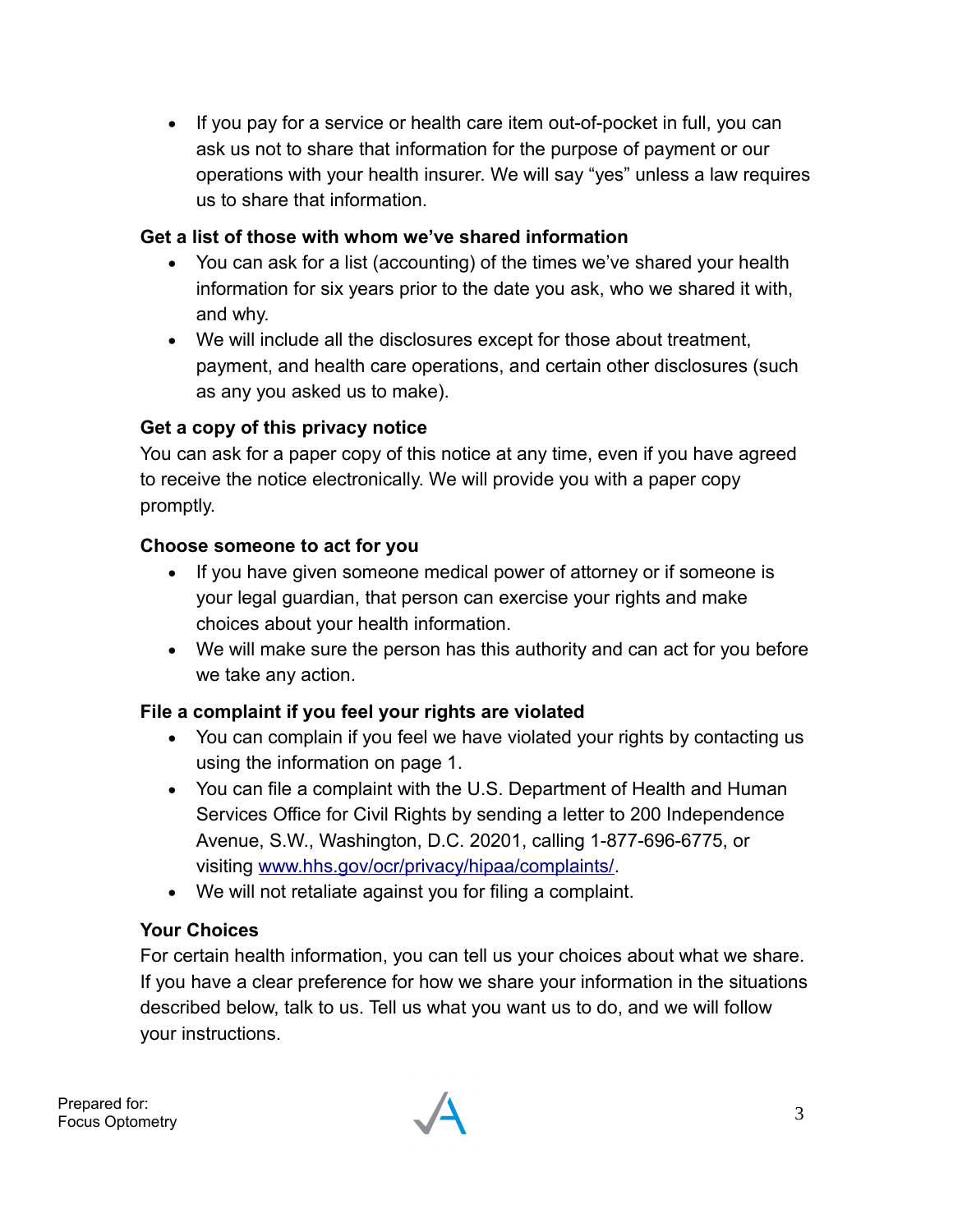In these cases, you have both the right and choice to tell us to:

- Share information with your family, close friends, or others involved in your care
- Share information in a disaster relief situation
- Include your information in a hospital directory

If you are not able to tell us your preference, for example if you are unconscious, we may go ahead and share your information if we believe it is in your best interest. We may also share your information when needed to lessen a serious and imminent threat to health or safety.

In these cases we never share your information unless you give us written permission:

- Marketing purposes
- Sale of your information
- Most sharing of psychotherapy notes

In the case of fundraising:

 We may contact you for fundraising efforts, but you can tell us not to contact you again.

# **Our Uses and Disclosures**

#### **How do we typically use or share your health information?**

We typically use or share your health information in the following ways:

#### **Treat you**

 We can use your health information and share it with other professionals who are treating you.

*Example: A doctor treating you for an injury asks another doctor about your overall health condition.*

#### **Run our organization**

 We can use and share your health information to run our practice, improve your care, and contact you when necessary.

*Example: We use health information about you to manage your treatment and services.*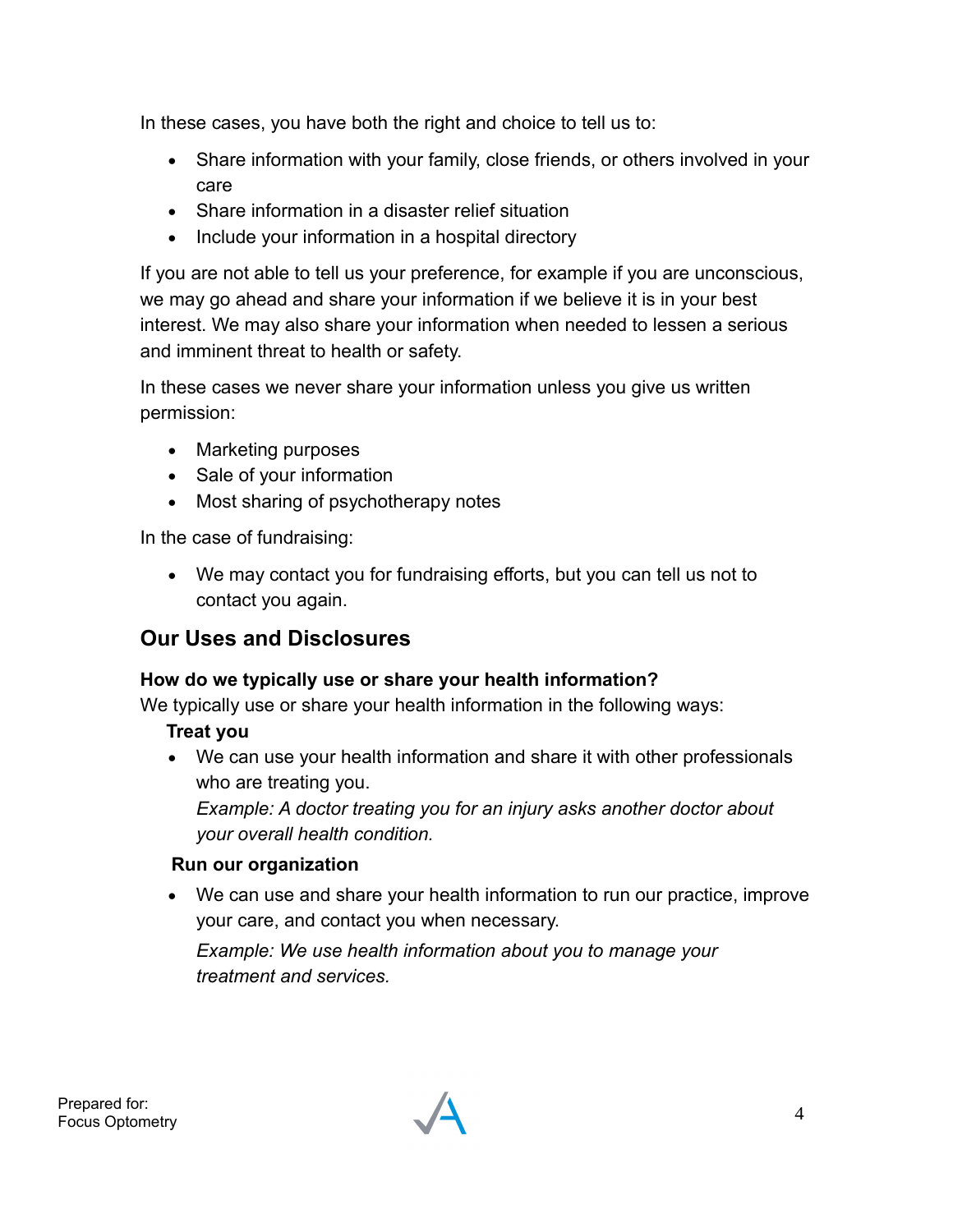#### **Bill for your services**

 We can use and share your health information to bill and get payment from health plans or other entities.

*Example: We give information about you to your health insurance plan so it will pay for your services.*

#### **How else can we use or share your health information?**

We are allowed or required to share your information in other ways – usually in ways that contribute to the public good, such as public health and research. We have to meet many conditions in the law before we can share your information for these purposes. For more information see:

[www.hhs.gov/ocr/privacy/hipaa/understanding/consumers/index.html](http://www.hhs.gov/ocr/privacy/hipaa/understanding/consumers/index.html)

#### **Help with public health and safety issues**

We can share health information about you for certain situations such as:

- Preventing disease
- Helping with product recalls
- Reporting adverse reactions to medications
- Reporting suspected abuse, neglect, or domestic violence
- Preventing or reducing a serious threat to anyone's health or safety

#### **Do research**

We can use or share your information for health research.

#### **Comply with the law**

We will share information about you if state or federal laws require it, including with the Department of Health and Human Services if it wants to see that we're complying with federal privacy law.

#### **Respond to organ and tissue donation requests**

We can share health information about you with organ procurement organizations.

#### **Work with a medical examiner or funeral director**

We can share health information with a coroner, medical examiner, or funeral director when an individual dies.